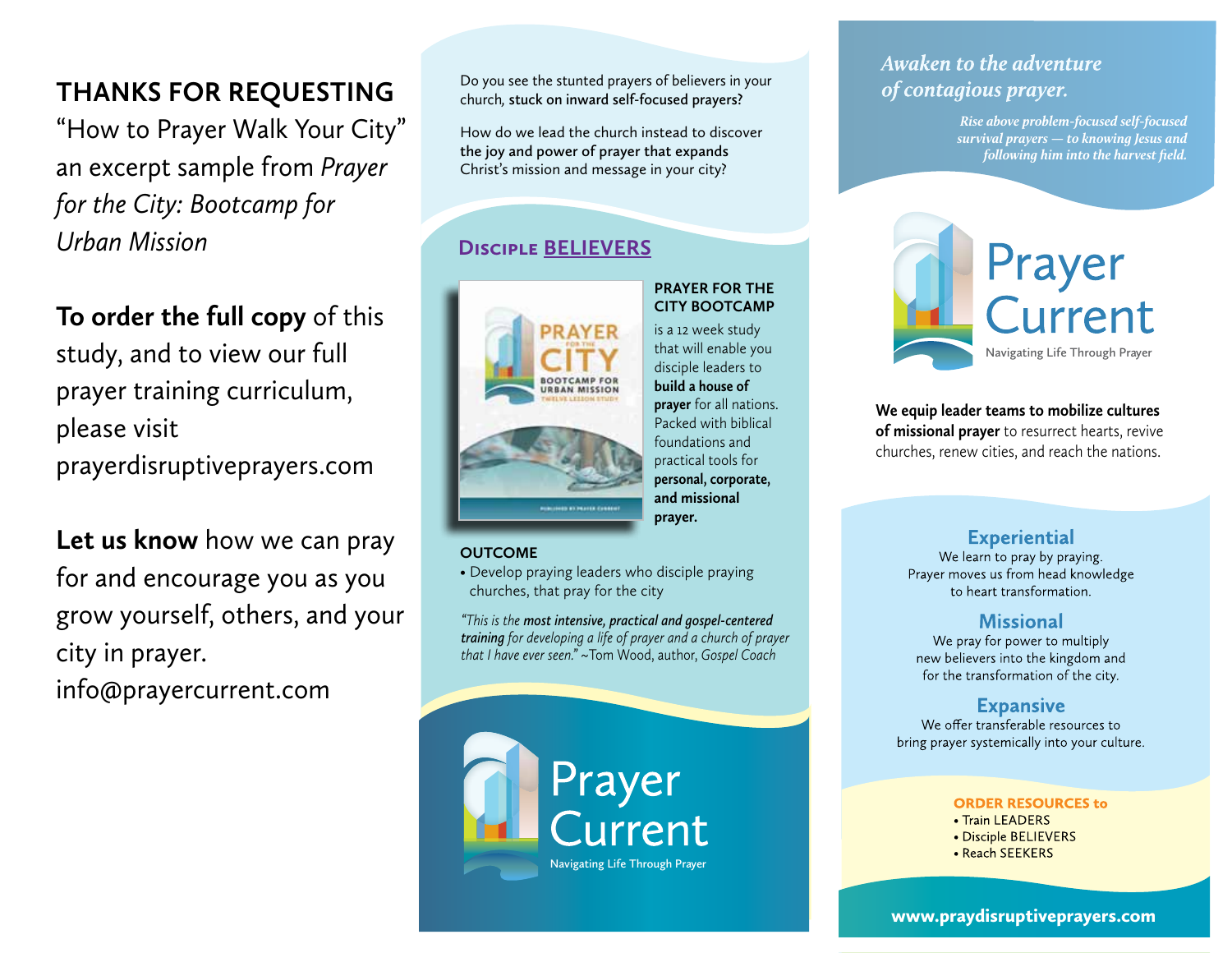## **HOW TO PRAYER WALK**

- Keep it small go **in pairs** or **by yourself.**
- Be aware of Jesus' presence with you. As you walk, try to **see the city through Jesus' eyes**.
- Pray **as you walk**, eyes open. Stop at landmarks.
- If praying with a partner, pray **out loud**:
- Pray **Audibly** so they can pray along in spirit.
- Pray **Brief** prayers. Pass it back & forth.
- Pray **Christ-centred.**
- Pray **Conversationally** off each other's prayers to focus on specific themes.

### • Pray for:

- **Critical needs:** social, political, economic, spiritual
- **Critical crossroads** & intersections
- **Cultural influencers:** businesses, public services, schools, galleries, theatres, media, etc.
- **Churches and Christians** to be good neighbors who love & serve the city
- **People:** friends, neighbors, colleagues, workers, residents, passerby, major people groups
- **Peace and safety:** protection against crime, conflict and unrest. **DEBRIEF** • Pray for **revival**!
- Start with prayers of **praise,** remembering that Jesus is the present Lord of this place.
- Ask **God to guide** your prayers, and to give you the **eyes to see** what he sees.
- **Confess fears,** weaknesses, lack of concern for those "outside."
- Ask **God to give insight** into his good plans for the city. Ask to **fit into his plan.**
- Ask for **open doors** & **opportunities** to love & serve the people of this community.
- Ask for **courage** to love as Jesus loves.
- 



## PRAYER WALKING Connect with God's heart

*© info@prayercurrent.com*

### about what you saw and heard. *• What surprised you? • What encouraged you? • What made you uncomfortable? • What did you struggle with?*

## **HOW TO PRAYER WALK**

Talk with God and each other

- Keep it small go **in pairs** or **by yourself.**
- Be aware of Jesus' presence with you. As you walk, try to **see the city through Jesus' eyes**.
- Pray **as you walk**, eyes open. Stop at landmarks.
- If praying with a partner, pray **out loud**:
- Pray **Audibly** so they can pray along in spirit.
- Pray **Brief** prayers. Pass it back & forth.
- Pray **Christ-centred.**
- Pray **Conversationally** off each other's prayers to focus on specific themes.
- Pray for:
- **Critical needs:** social, political, economic, spiritual
- **Critical crossroads** & intersections
- **Cultural influencers:** businesses, public services, schools, galleries, theatres, media, etc.
- **Churches and Christians** to be good neighbors who love & serve the city
- **People:** friends, neighbors, colleagues, workers, residents, passerby, major people groups
- **Peace and safety:** protection against crime, conflict and unrest. **DEBRIEF** • Pray for **revival**!
- Start with prayers of **praise,** remembering that Jesus is the present Lord of this place.
- Ask **God to guide** your prayers, and to give you the **eyes to see** what he sees.
- **Confess fears,** weaknesses, lack of concern for those "outside."
- Ask **God to give insight** into his good plans for the city. Ask to **fit into his plan.**
- Ask for **open doors** & **opportunities** to love & serve the people of this community.
- Ask for **courage** to love as Jesus loves.
- 



## PRAYER WALKING Connect with God's heart

*© info@prayercurrent.com*

## Talk with God and each other

about what you saw and heard. *• What surprised you? • What encouraged you? • What made you uncomfortable? • What did you struggle with?* 

## **HOW TO PRAYER WALK**

- Keep it small go **in pairs** or **by yourself.**
- Be aware of Jesus' presence with you. As you walk, try to **see the city through Jesus' eyes**.
- Pray **as you walk**, eyes open. Stop at landmarks.
- If praying with a partner, pray **out loud**:
- Pray **Audibly** so they can pray along in spirit.
- Pray **Brief** prayers. Pass it back & forth.
- Pray **Christ-centred.**
- Pray **Conversationally** off each other's prayers to focus on specific themes.

### • Pray for:

- **Critical needs:** social, political, economic, spiritual
- **Critical crossroads** & intersections
- **Cultural influencers:** businesses, public services, schools, galleries, theatres, media, etc.
- **Churches and Christians** to be good neighbors who love & serve the city
- **People:** friends, neighbors, colleagues, workers, residents, passerby, major people groups
- **Peace and safety:** protection against crime, conflict and unrest. **DEBRIEF** • Pray for **revival**!
- Start with prayers of **praise,** remembering that Jesus is the present Lord of this place.
- Ask **God to guide** your prayers, and to give you the **eyes to see** what he sees.
- **Confess fears,** weaknesses, lack of concern for those "outside."
- Ask **God to give insight** into his good plans for the city. Ask to **fit into his plan.**
- Ask for **open doors** & **opportunities** to love & serve the people of this community.
- Ask for **courage** to love as Jesus loves.
- 



## PRAYER WALKING Connect with

God's heart for your city

### Talk with God and each other

about what you saw and heard. *• What surprised you? • What encouraged you? • What made you uncomfortable? • What did you struggle with?*